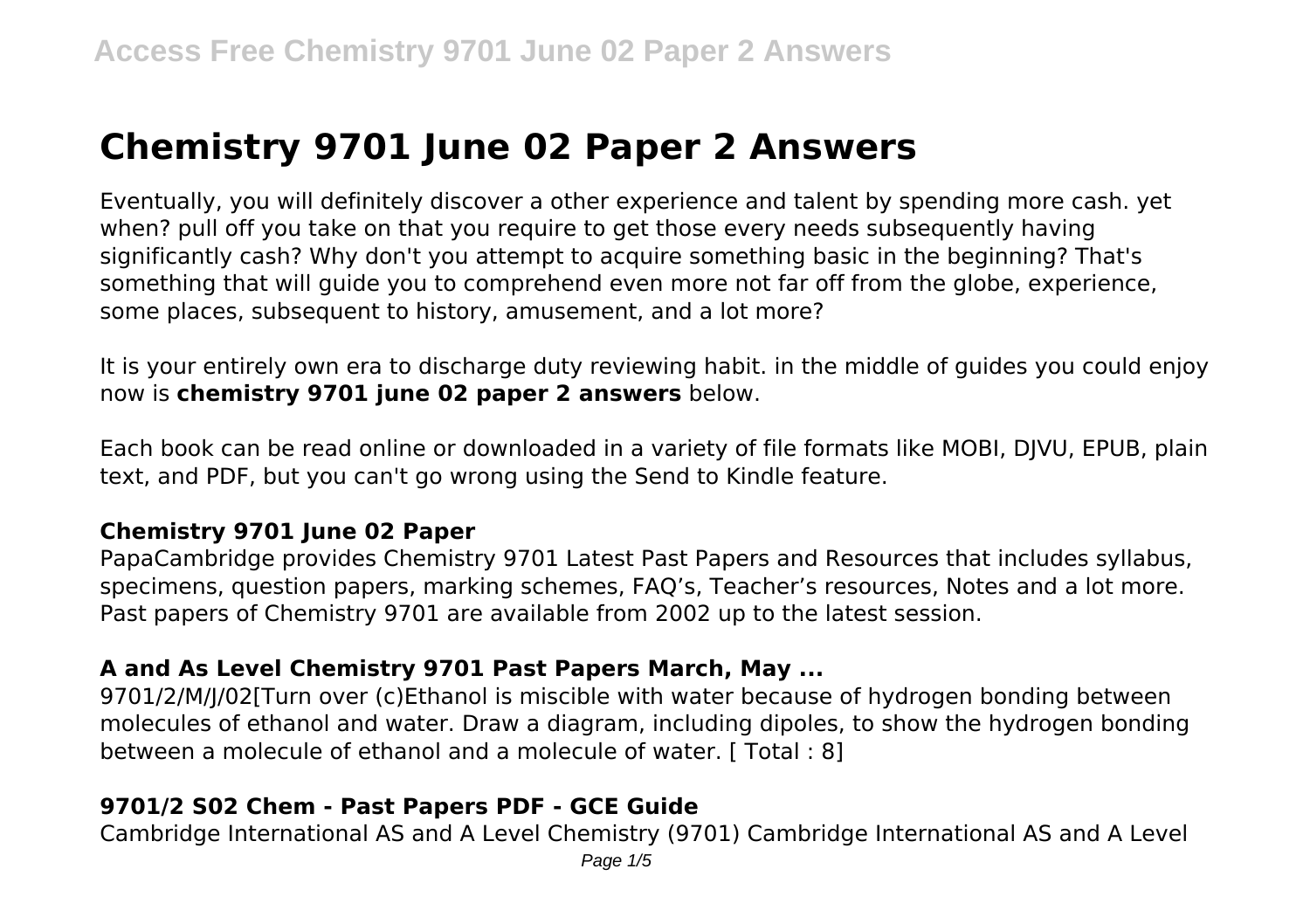Chemistry (9701) ... June 2018 Question Paper 11 (PDF, 322KB) June 2018 Mark Scheme 11 (PDF, 86KB) June 2018 Question Paper 21 (PDF, 1MB) June 2018 Mark Scheme 21 (PDF, 197KB)

# **Cambridge International AS and A Level Chemistry (9701)**

9701 CHEMISTRY 9701/02 Paper 2 (Structured Questions), maximum raw mark 60 This mark scheme is published as an aid to teachers and students, to indicate the requirements of the examination. This shows the basis on which Examiners were initially instructed to award marks.

#### **9701 02 Chemistry - Papers**

9701 CHEMISTRY 9701/02 Paper 2 (AS Structured Questions), maximum raw mark 60 This mark scheme is published as an aid to teachers and candidates, to indicate the requirements of the examination. It shows the basis on which Examiners were instructed to award marks.

## **9701 s08 ms 2 - Papers | XtremePapers**

9701 CHEMISTRY 9701/02 Paper 2 maximum raw mark 60 This mark scheme is published as an aid to teachers and students, to indicate the requirements of the examination. It shows the basis on which Examiners were initially instructed to award marks.

# **9701 02 Chemistry - Past Papers PDF - GCE Guide**

AS and A level Chemistry May & June Past Papers. 9701\_s02\_er. 9701\_s02\_ir\_3. 9701\_s02\_ir\_5. 9701\_s02\_ms\_2. 9701\_s02\_ms\_3. 9701\_s02\_ms\_4. 9701\_s02\_ms\_5. 9701\_s02\_ms\_6. 9701\_s02\_qp\_1. 9701\_s02\_qp\_2. 9701\_s02\_qp\_3. 9701\_s02\_qp\_4. 9701\_s02\_qp\_5. 9701\_s02\_qp\_6

# **AS and A level Chemistry 2002 Past Papers - CIE Notes**

9701 CHEMISTRY 9701/02 Paper 2 (AS Structured Questions), maximum raw mark 60 This mark scheme is published as an aid to teachers and candidates, to indicate the requirements of the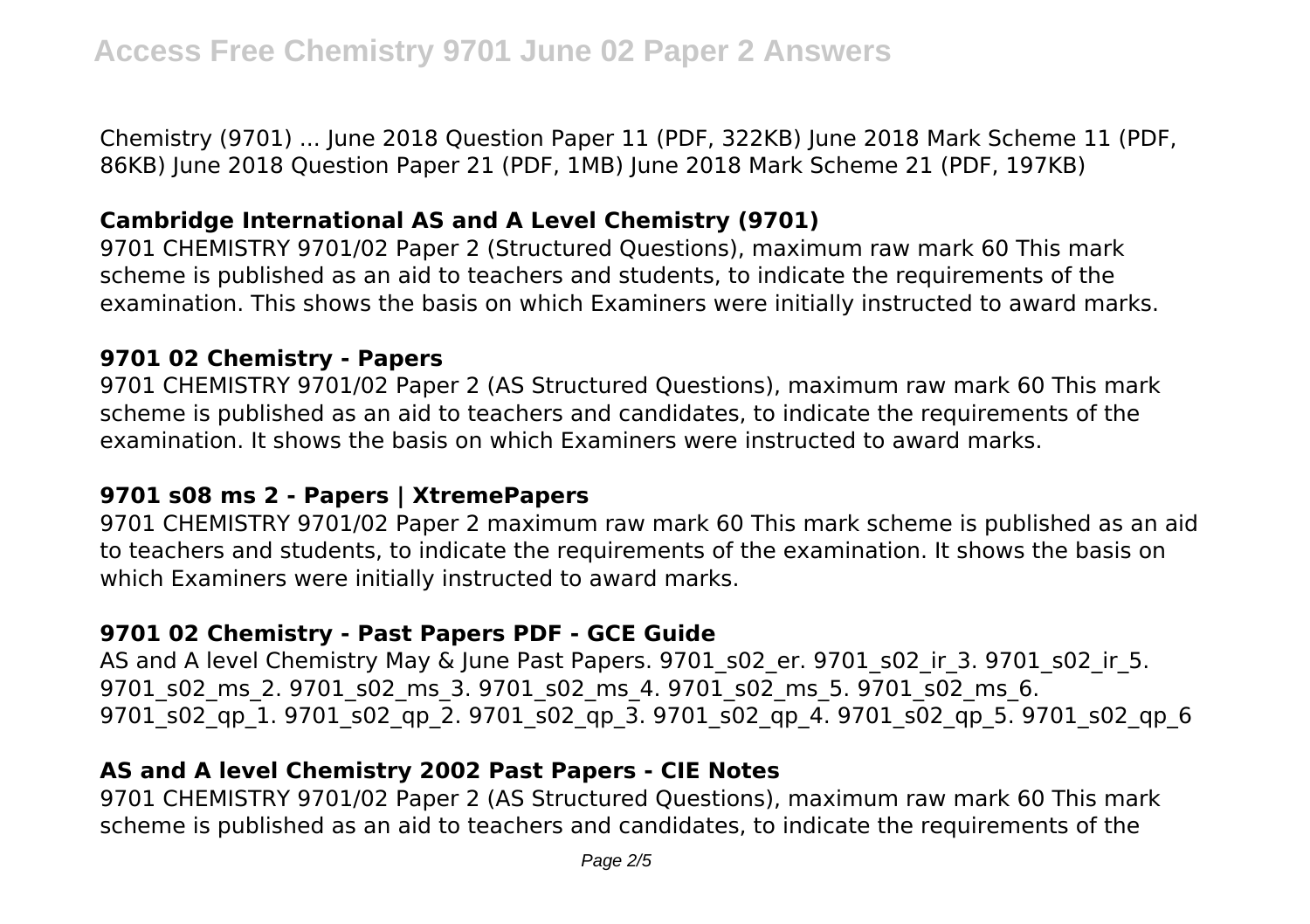examination. It shows the basis on which Examiners were instructed to award marks.

# **9701 s07 ms 2 - Past Papers PDF - GCE Guide**

MARK SCHEME for the June 2004 question papers 9701 CHEMISTRY 9701/01 Paper 1 (Multiple Choice), maximum raw mark 40 9701/02 Paper 2 (Theory 1 – Structured Questions), maximum raw mark 60 9701/03 Paper 3 (Practical 1), maximum raw mark 25 9701/04 Paper 4 (Theory 2 – Structured Questions), maximum raw mark 60 ...

#### **MARK SCHEME for the June 2004 question papers 9701 CHEMISTRY**

 Update: 12/08/2020 The June 2020 papers for Cambridge IGCSE, Cambridge International A/AS Levels, and Cambridge O Levels have been uploaded. 19/08/2020 O Level Pakistan Studies Paper 2 has not been published by CAIE for this session. If it becomes availabe, we will upload it.

## **Papers | A Levels | Chemistry (9701) | Past Papers | GCE Guide**

9701/02 Paper 2 Maximum raw mark 60 This mark scheme is published as an aid to teachers and students, to indicate the requirements of the examination. It shows the basis on which Examiners were initially instructed to award marks. It does not indicate the details of the discussions that took place at an Examiners' meeting before marking began.

#### **9701 02 Chemistry - Past Papers**

9701 CHEMISTRY 9701/21 Paper 2 (AS Structured Questions), maximum raw mark 60 This mark scheme is published as an aid to teachers and candidates, to indicate the requirements of the examination. It shows the basis on which Examiners were instructed to award marks.

## **9701 s10 ms 21 - papers.gceguide.xyz**

Complete AS and A level Chemistry 2013 Past Papers Directory AS and A level Chemistry May &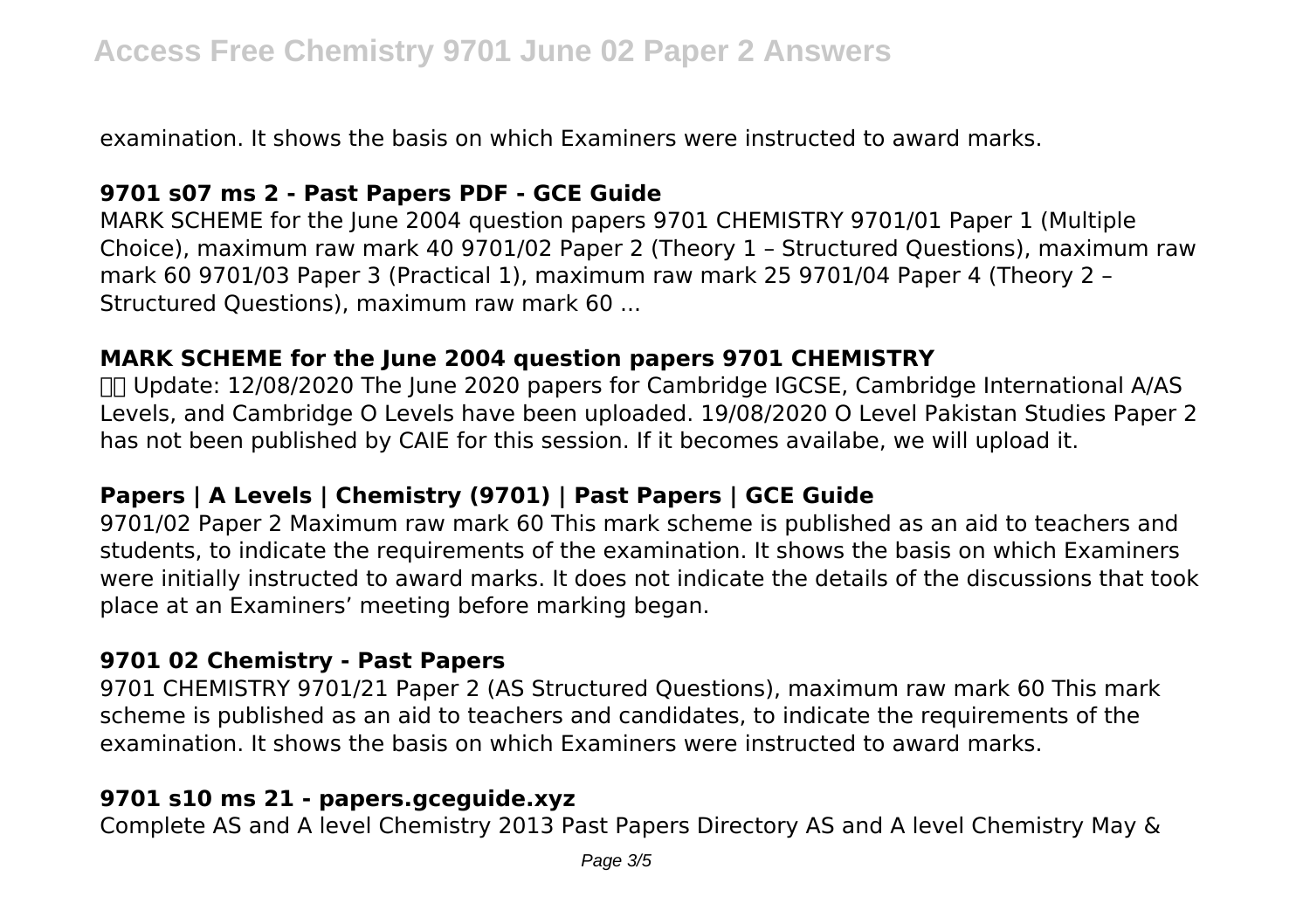June Past Papers 9701\_s13\_gt 9701\_s13\_ir\_31 9701\_s13\_ir\_32 9701\_s13\_ir\_35 9701\_s13\_ms\_11 9701 s13 ms 12 9701 s13 ms 13 9701 s13 ms 21 9701 s13 ms 22 9701 s13 ms 23 9701\_s13\_ms\_31 9701\_s13\_ms\_32 9701\_s13\_ms\_33 9701\_s13\_ms\_34 9701\_s13\_ms\_35 9701 s13 ms 41 9701 s13 ms 42 9701 s13 ms 43 9701 s13 ms 51 9701 ...

# **AS and A level Chemistry 2013 Past Papers - CIE Notes**

CHEMISTRY 9701/22 Paper 2 AS Level Structured Questions May/June 2017 MARK SCHEME Maximum Mark: 60 Published This mark scheme is published as an aid to teachers and candidates, to indicate the requirements of the examination. It shows the basis on which Examiners were instructed to award marks. It does not indicate the

## **Cambridge International Examinations Cambridge ... - Papers**

Chemistry (9701) Chemistry (BES) - 9185 : Chinese (9715) Chinese - Language (AS Level only) (8681) Chinese - Literature (AS Level only) (8669) Classical Studies (9274) Computer Science - 9608 : Computing (9691) Design and Technology (9481) Design and Technology (9705) Design and Textiles (9631) Divinity (9011 and 8041) Economics (9708)

## **Past Papers Of Home/Cambridge International Examinations ...**

CHEMISTRY 9701/13 Paper 1 Multiple Choice May/June 2018 MARK SCHEME Maximum Mark: 40 Published This mark scheme is published as an aid to teachers and candidates, to indicate the requirements of the examination. Mark schemes should be read in conjunction with the question paper and the Principal Examiner Report for Teachers.

# **9701 s18 ms 13 - pastpapers.papacambridge.com**

CHEMISTRY 9701/23 Paper 2 AS Level Structured Questions May/June 2019 MARK SCHEME Maximum Mark: 60 Published This mark scheme is published as an aid to teachers and candidates,